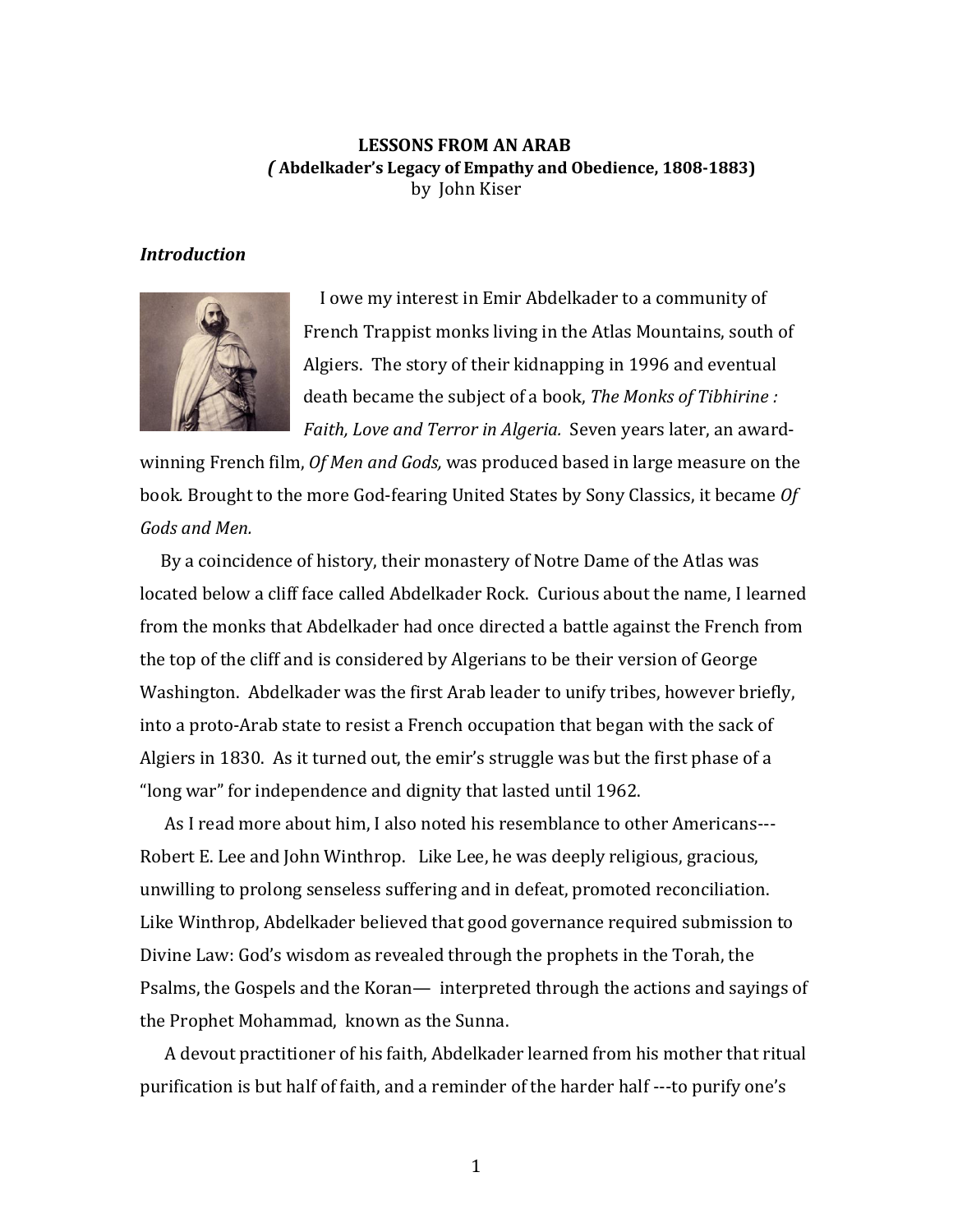inner self of unruly passions and egotistical desires. From his scholarly father, Muhi al Din, he learned the complexities of interpreting God's word, the importance of context, the different levels of understanding, and different forms of behavior that are also righteous. The most brilliant of his father's four sons, Abdelkader acquired a sense of mission to renew an Islamic culture degraded by years of greed and misrule by the provincial Ottoman beys. His tools were deep knowledge and curiosity, keen and open intellect, chivalrous behavior, genuine piety, and moral courage. *Commander of the Faithful: Life and Times of Emir Abdelkader ( story of true jihad)* became a spiritual sequel to the monks.

\*\*\*\*\*\*

One day while visiting the Catholic cultural center in Algiers, a Benedictine sister sought me out. She had learned of my interest in writing a book about the emir and excitedly brought me a copy of an excerpt from the emir's spiritual writings which she especially appreciated, and thought I should have. His words resonated.

 *… If you think God is what the different communities believe---the Muslims, the Christians, the Jews , Zoroastrians, polytheists and others—he is that, but also more...None of His creatures worships Him in his entirety. No one is an infidel in all the ways relating to God. No one knows all God's facets. Each of His creatures worships and knows Him in a certain way and is ignorant of Him in others. Error does not exist in this world except in a relative manner.* 

 No wonder this Catholic sister admired him. Abdelkader had enunciated the spirit of Vatican II one hundred years before Pope John the XXIII wrestled revolutionary declarations from the leaders of the Church: The kingdom of God is bigger than the Church; salvation is ultimately a mystery. No religion owned God. The finite can't grasp the infinite.

 Abdelkader's way of thinking inspired me. It was rational, humble, inclusive. I could see that the superior of the monks, Christian de Chergé, and Abdelkader shared similar big tent views of their faiths, followed similar rituals and even dressed alike. Like the writings of Christian, the emir's words also resonated. I wanted to learn more about this Arab warrior- scholar- saint who, throughout much of the 19th century had been honored and admired from Missouri to Moscow to Mecca: First as a wily and resilient warrior- statesman opposing the French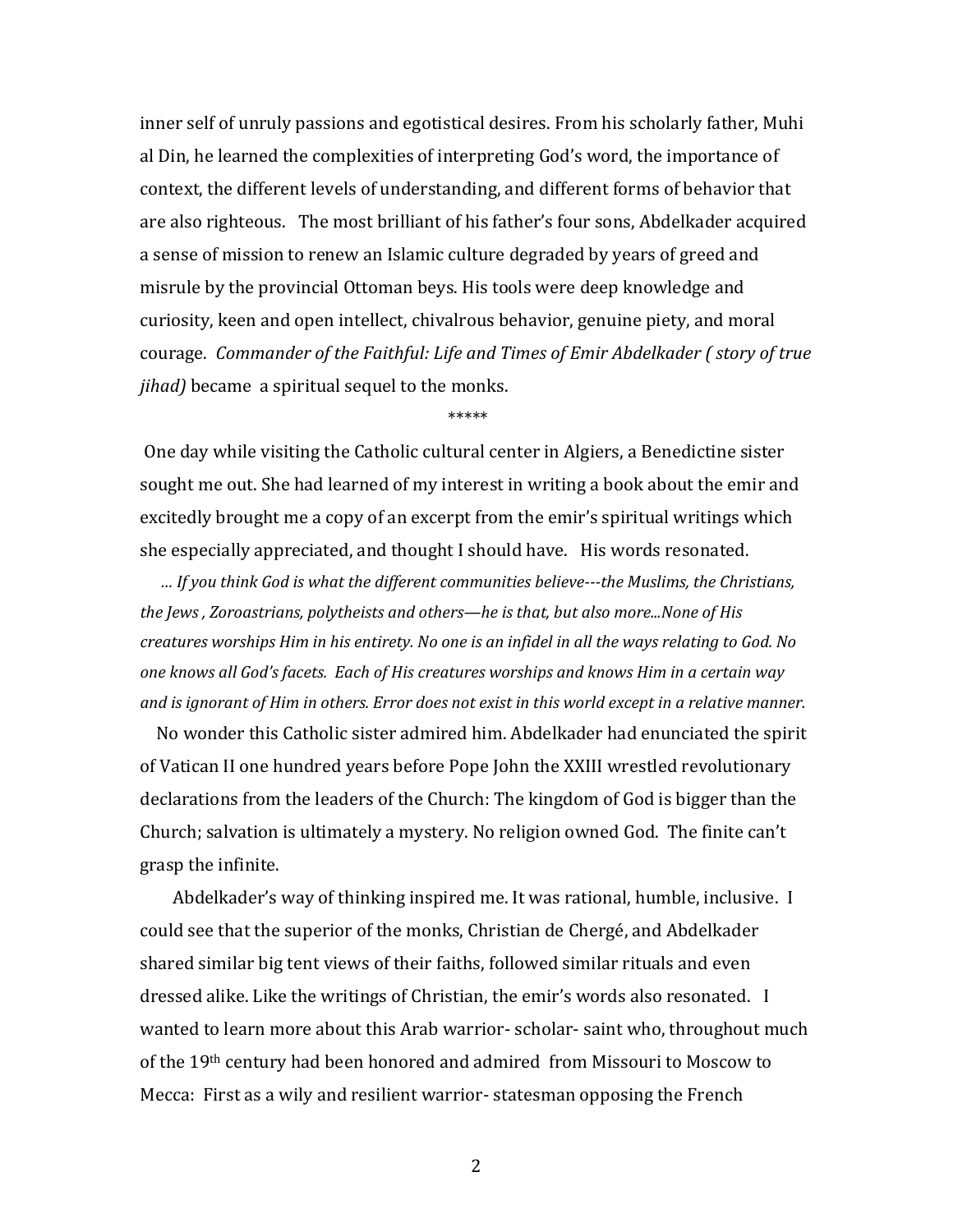occupiers and their native allies( 1832-1847); later as an unbending and stoic prisoner in France ( 1848-52), and finally in honorable exile (1852-83) where he reached the summit of his fame after rescuing thousands of Christians during a rampage in Damascus.

 The emir's story is about many things, but mainly it' s about struggle. He struggled against French invaders, struggled with betrayal, humiliation and depression in France, and struggled to live as a good Muslim throughout his tribulations by not allowing the destructive passions of despair, hatred or revenge to dominate his emotions. I thought I could learn something from his life, and if I could, perhaps others could too. The qualities that made him admired by both ordinary people and leaders of nations are in short supply today: Subtle, searching intellect, self-control, moral courage, excellent manners and spirit of reconciliation towards all. He never burnt his bridges. Rather than demonize, he would shame his enemies.

## **"***What is this Thing Called Love?***"**

Two years ago, The Fetzer Institute in Kalamazoo, Michigan, asked me to write a White Paper. I was to explain who Abdelkader was, and to relate his life to the institute's mission of fostering awareness of the power of love and forgiveness in governance, and the world. But what is love, really ?

 Crooner Cole Porter's meaning of the love he found so perplexing was an emotion, a sentiment, a feeling. As unpredictable as a bird, it flies in and then flies out. Such love has nothing to do with Christian love, I was told years ago by a French priest who tutored a rather secular John Kiser in understanding scripture during a year of study on the Cote d' Azur. Father Antoine Costa was the doyen of six parishes and noted for having one of the few churches in France that was full every Sunday.

 Why should I "love" my neighbor? I asked him. That seemed much too strong an emotion for any old neighbor, given the difficulty I often had of loving properly the people I am supposed to love—spouse, children, close friends. That's when I realized I had been "Hollywoodized."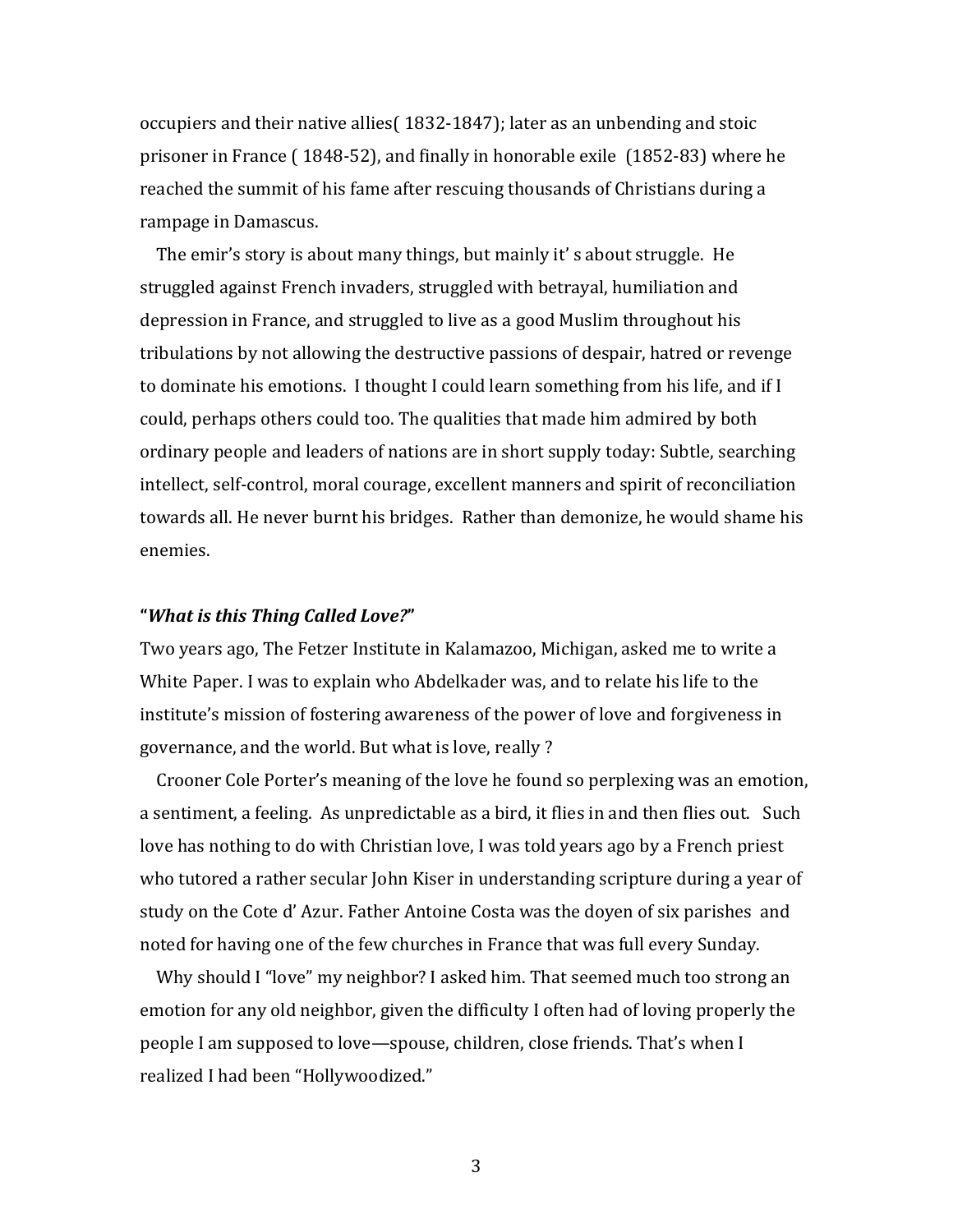"Love thy neighbor," he explained, is not about a sentiment; rather about respecting the dignity of another person, good will, justice, patience, self control, empathy. Among these overlapping, worldly attributes of love, I rank empathy of the highest importance in the case of Abdelkader --- his ability and willingness to imagine himself in the shoes of others; treating others as he would have wanted to be treated. Love is Matthew 25—being compassionate toward the hungry, the poor, the sick and even the stranger. Or, according to a Hadith, " No one of you is a believer until he desires for his brother that which he desires for himself."

 The Lord's Prayer tells us we will be forgiven in the same measure as we forgive others. Goethe tells us that to understand is to forgive. Forgiveness is aided by humility, and by love, when love seeks understanding and asks, "What if I were in a similar situation?" I would propose, most importantly, that forgiveness is about self cleansing, healing wounds, moving on. Without forgiveness, we can poison ourselves with prolonged emotions of anger, hatred and revenge--- powerful toxins that may activate great exertion, but not likely to be righteous exertion. Despite the horrors of war, and betrayals by Arabs and French alike, the emir controlled these demons, giving him a weapon for which the French generals had no counter: his humanity. As a believer, the emir liked to say that all genuine religions share the same mandate: To love God and be compassionate toward His creatures -–including French prisoners.

 Justice, empathy, forgiveness and courage marked Abdelkader as a leader. These qualities reflected a character molded by learned, demanding, and caring parents as well as a tribal culture that expected from their leaders wisdom, generosity and patience --- traits reinforced by a well of religious teachings and morality that was thoroughly internalized under his parents' guidance.

## *Abdelkader And The Art Governance*

Abdelkader's "governance" took two forms: creating a caliphate by federating independent-minded tribes under the Law, and governing his "community" of over one hundred family and loyal followers while in prison for five years. His ability to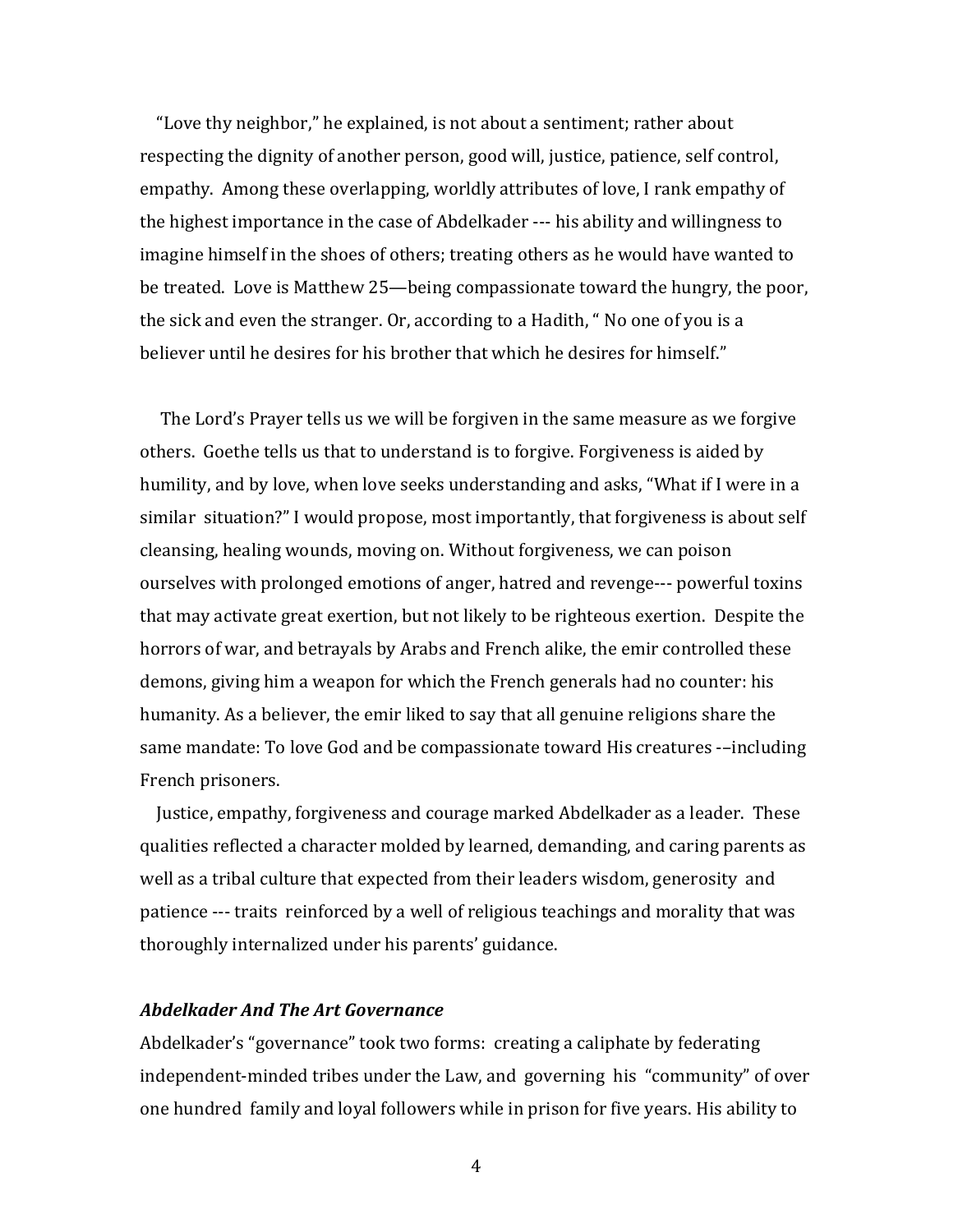command respect was ultimately rooted in a third form of governance---his "selfgovernance," or self mastery, composed of a powerful intellect, a clear moral compass and an attitude of servantship.

 When asked in prison by Col. Eugene Daumas, his minder from the War Ministry, what advice he had for the French on how to govern the Arabs, the emir held up the Koran. It was his constitution. Unlike many of today's professed theocrats, the emir's knowledge of his "constitution" was both broad and deep, and guided by a spirit of humility and always subject to the higher wisdom of the ulema. Above all, he would have honored the Koranic teaching which warns : "There shall be no compulsion in religion." (S 2:256)

 Abdelkader grew up in a Sufi and tribal world. From his Sufi tradition, the writings of Ibn Arabi that celebrated the spirit of universal love loomed large in his thinking. To acquire the religious authority that his father knew his son needed in order to tame the tribes, Abdelkader learned to recite the Koran perfectly in order to mimic the spirit that God breathed into man and capture the divine energy that organized the chaos. The human spirit was like an army in battle, his father taught, and constantly exposed to disorganizing forces that are countered only by the discipline of good order and rituals rightly performed.

 From his tribal world, he learned a sense of hierarchy, obedience to higher authority, beginning with God, and then to each other according to rank. Tribal chieftains were chosen by the elders for their generosity, patience and ability to render justice and give wise counsel to petitioners. It is a world which emphasizes social cohesion and harmony within the tribe, lubricated with an encompassing etiquette ( *adab*) governing relations between people.

 In the emir's Bedouin tradition, society is a living organism knit together by structured relationships. Man is a social animal who survives by cooperating with others. If those relationships are good, the parts work together in harmony. If the relationships are bad, the parts war with each other. Politics is the art of leading people to live in harmony. No knowledge is more important than that needed for understanding the elements of healthy community life and guiding human behavior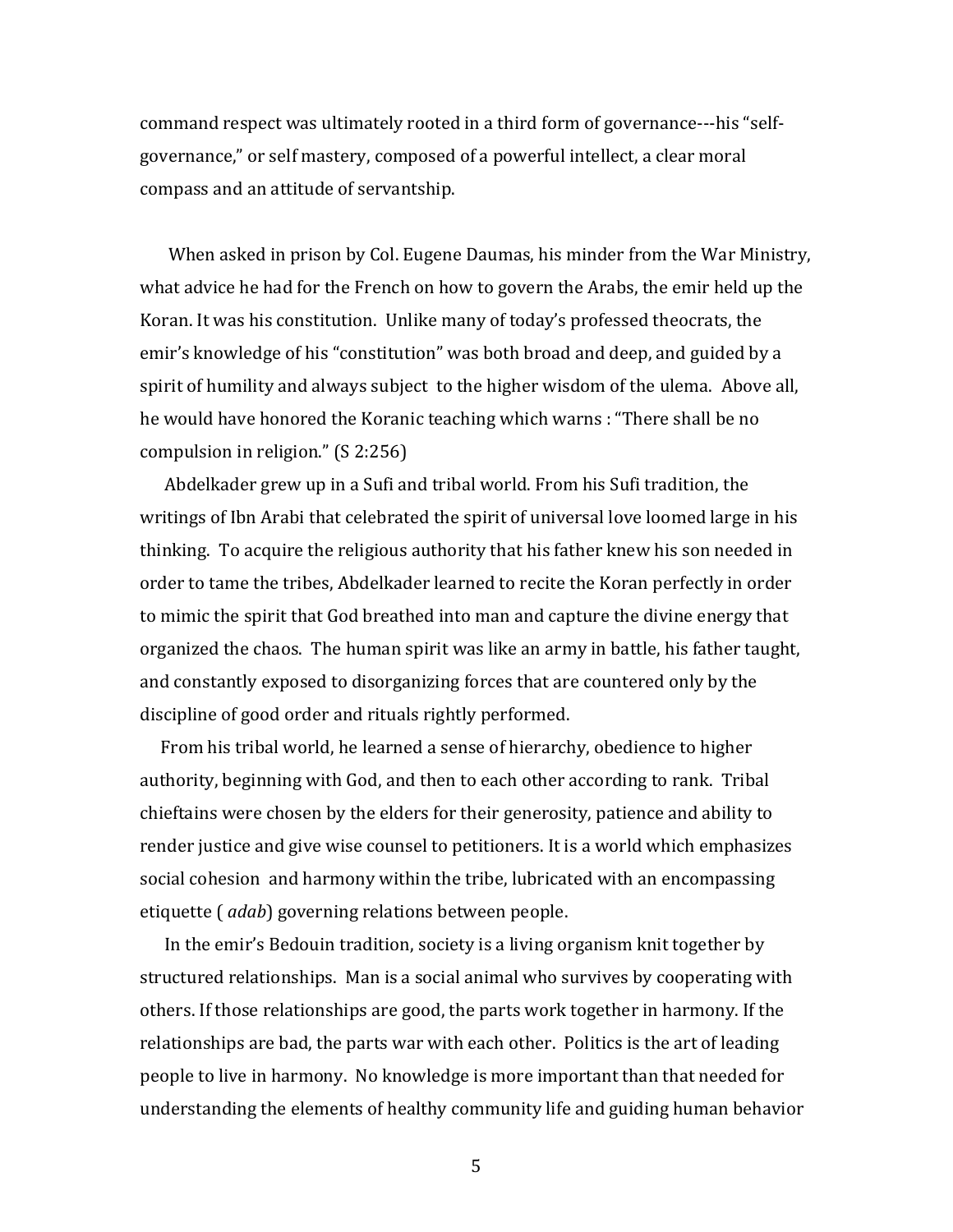in a just and righteous way. For this to occur, politics should be governed not by ambition and love of power, but by generosity and care--- the hormones that build unity and closeness. And where does that knowledge come from?

 Higher knowledge requires a healthy mind and spirit ( *aql*) that is attuned to nature and the Divine wisdom revealed by His prophets. The Torah, the Psalms, the Gospels and the Koran are all repositories of prophetic knowledge. But knowing the Law is not enough.

 Only through obedience to Divine Will can moral progress be attained. But obedience alone is also not enough. It requires possessing the four virtues, known in the Christian tradition as the "cardinal virtues": *intellect* which includes common sense , good judgment, the ability to make fine distinctions, discernment, memory; *courage,* a quality of the spirit that directs or restrains anger in order to do what is right. Courage has companion qualities of generosity, endurance, firmness, compassion and spirit of sacrifice; *self mastery,* the requirement to hold in check unruly passions, known to catholics as the seven deadly sins, that lead us astray and finally; *justice* or equitable behavior which must be free from the unruly passions -- anger, envy, greed and impatience.

## *Empathy ( Love) and Forgiveness*

When Robert McNamara, in the self-revealing documentary film, *The Fog of War,* was asked the most important lesson he learned from Vietnam, he answered: "Empathize with the enemy." He could not imagine the strength of the North Vietnamese will to resist and willingness to absorb pain in order to achieve unification. Further, he lamented in his book, *In Retrospect*… " Our misjudgment of friend and foe alike reflected our profound ignorance of the history, culture and politics of the people in the area…"

 Empathy can help counter ignorance. By simply asking ourselves when America wields the hammer of military or economic power, "How would Americans react if the same was done to us by a foreign power?" Ron Paul was the only presidential candidate who had the courage to empathize with Iraqi resistance to the American presence by asking his audiences how Americans would react to an occupying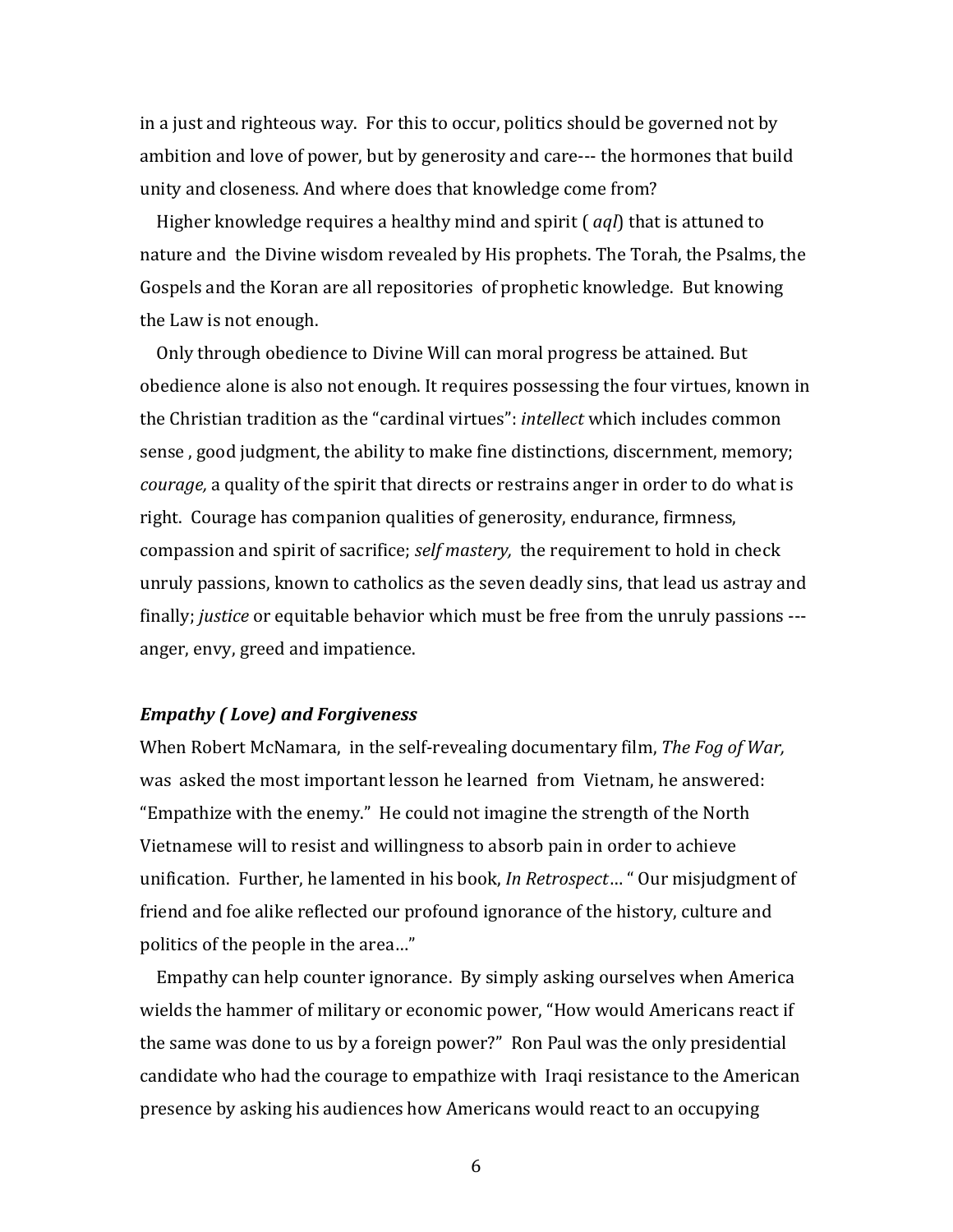power that was destroying homes, killing people and disrupting life. For such empathy, he was roundly booed. In an earlier age, President John Kennedy made news when he boldly declared that Russians, like Americans, love their children and parents, have hopes and dreams and aren't interested in nuclear suicide.

 Looking empathetically at the outside world and the policies of other nations, especially those we regard as "enemy" is not a habit Americans engage in often. Yet it is the oldest form of wisdom, honored ( but rarely followed) in all military history courses by the obligatory study of the centuries-old wisdom of Sun Tzu: get inside the enemy's head. Know your enemy; more importantly, know yourself--- your prejudices and blind spots.

 If America's leaders followed such ancient wisdom, they might be better able to predict the consequences of our adventures abroad. What if "Do unto others …" became a foreign policy guideline, an item on the check list---whether out of moral conviction ( not likely) or as a calculation for anticipating consequences? When pressuring the Pakistani military to be more aggressive against its own people, what if our government itself asked how American soldiers would react in an analogous situation?

 The emir's life is full of examples that show how his ability to empathize, or act justly under trying conditions, led to wise decisions. Yet, these actions are connected to a character that sought always to act honorably, intelligently and in accordance with the moral teaching of the Law.

## *Forgiveness vs Empathy*

--- **1830**. When the Turkish Bey Hassan of Oran loses the protection of powerful tribes because of his failure to put up resistance to the French, he asks Abdelkader's much respected father, Muhi al-Din, head of the Hachem tribe, for his *aman,* or protection. Once a tribe pledges its aman, there is a sacred obligation to not allow that person to be harmed. The young twenty- three- year old Abdelkader sits in as a junior, and by custom, a silent member of his father's council when they discuss the request of the Bey.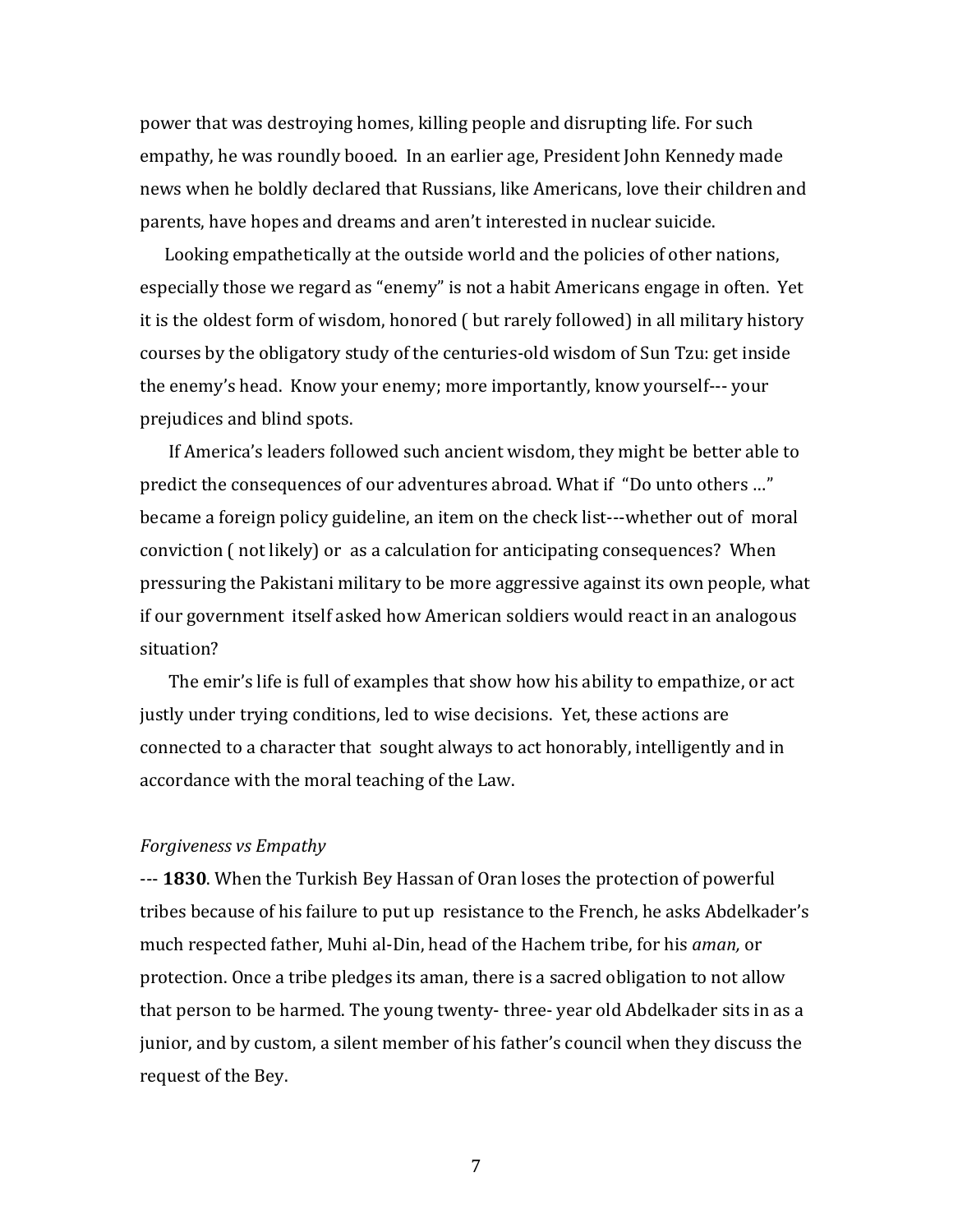Muhi al Din presents his case for granting the *aman* to his council. He acknowledges that Hassan had been an oppressive ruler, had shown no compassion toward overtaxed tribes in the beylik, held him and his son under house arrest for a year for suspected treason, and was widely hated. Nevertheless, he counsels they should show forgiveness. It was better to return evil with good; showing hospitality is an obligation of the faith and Hassan was a fellow Muslim. This might also enhance the tribe's prestige by demonstrating it devotion to hospitality, but for the bey it would be humiliating. To not show hospitality might be a stain on his tribe's reputation.

 After the other members of the tribe indicate their agreement, Abdelkader apologetically speaks up. He asks his father's forgiveness, but he must disagree. He reminds the council that there is anarchy in the land and hatred of the bey is widespread. There is a high risk that he will be attacked or insulted. This will only bring dishonor on those who have promised his protection and shown themselves incapable of doing so. Finally, Abdelkader argues that such a gesture could be interpreted as a tacit pardon by those tribes who have been badly treated by Hassan and risks making themselves enemies all the other tribes in the beylik. After a long silence, the father and elders acknowledge the wisdom of the son's argument. They refuse granting their *aman* to the bey.

 Empathy for those who have been badly treated and the emir's hardheaded reasoning overcome an excess of compassion tinged with his father's pride in being a "good Muslim." Polite and humble in speech, Abdelkader's argument is accepted by the elders.

#### *Compassion and Empathy as a Weapon*

---**1842**. Total war has been declared by General Thomas Bugeaud. He has persuaded the French parliament that they can't go on waging "demi-war." Total war is the new policy. Only through occupation of the entire country, ( no exit strategy) and scorched earth tactics against tribes that side with the emir, can France win. In the midst of this, the bishop of Algiers, Antoine Adolph Dupuch sends his vicar to the emir's camp. His mission is to intercede on behalf of a desperate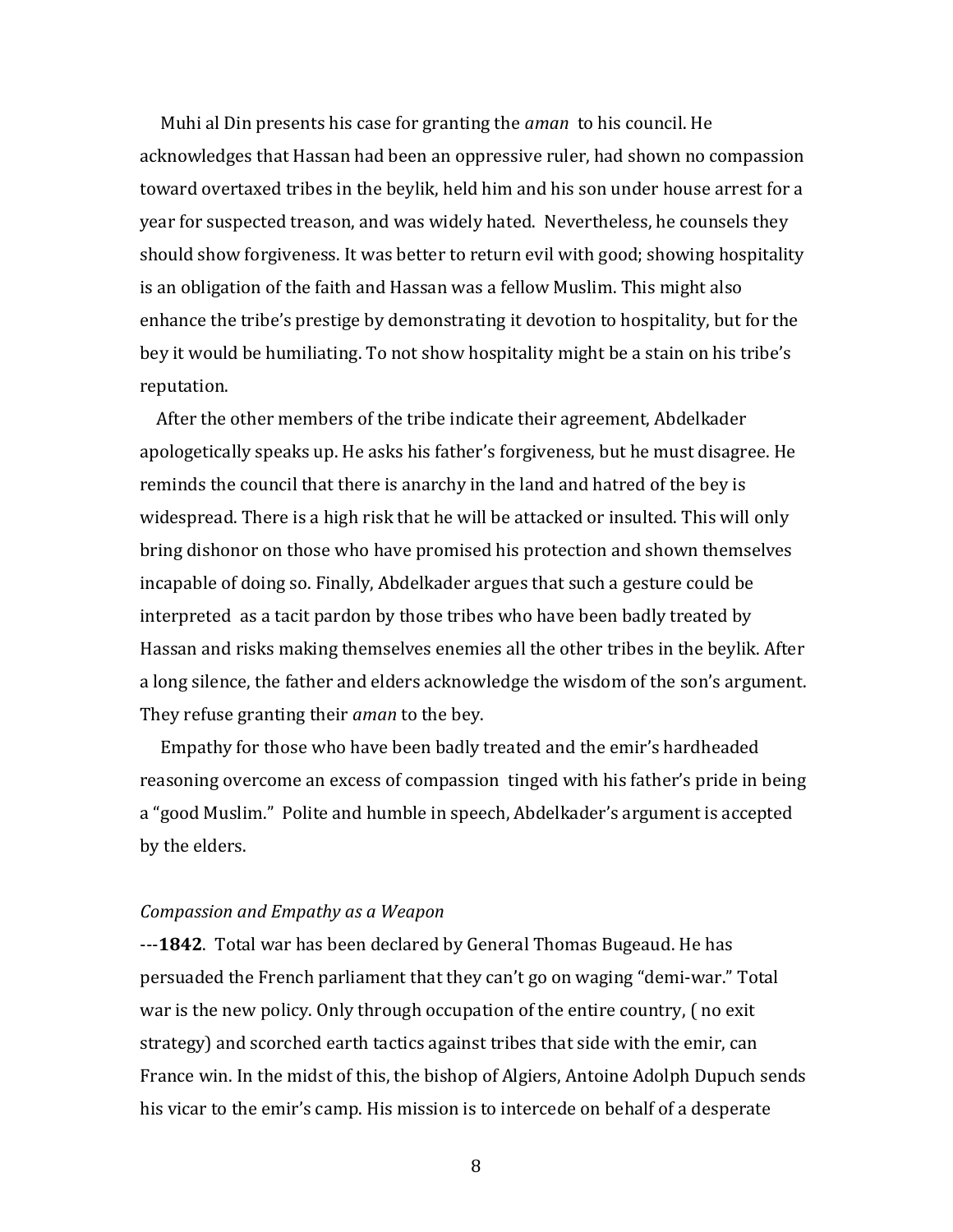woman with a young infant who had beseeched the bishop to help get her husband released from captivity. After receiving Dupuch's request, the emir asks the vicar why the bishop asks that only one of the French prisoners be released. Why not all of them? And in return, release the Arab prisoners held by the French?

 Dupuch is amazed and happy. A hero. The local population is delirious with joy, and Bugeaud is caught unawares. He is upset with the bishop for initiating these humanitarian actions without his knowledge and is embarrassed by the emir's graciousness and humanity. The emir thanks the bishop by sending him a flock of sheep. More dangerous are the reports from the French prisoners that the emir treated them respectfully. Prisoners rations were no different from his regular troops. This is dangerous information the generals must control, for the troops fight believing that captivity will be worse than death.

 Abdelkader decrees an unpopular code of conduct forbidding taking the heads of captured prisoners (it's permitted in battle)—an age old custom that governs the share of the booty that goes with victory. In the face of strenuous protests, he gets affirmation from the ulema in Morocco that this is Islamically correct. He then offers a monetary bounty to his fighters for each prisoner brought to camp unharmed, but a severe punishment ( beatings on the soles of their feet) of those who are reported for mistreatment.

 When the emir was held a prisoner in France, his former French prisoners were among his most ardent lobbyists for his release. Dupuch submits a brief to Emperor Louis Napoleon testifying to the emir's good character and trustworthiness despite the popular view that he was a barbarian, propagated by the press and the need to demonize their enemy.

#### *Surrender: Empathy and Divine Will Converge*

--**1847**. For fifteen years, the emir has been rallying and exhorting the tribes to stay in the fight. Every victory on the battlefield had seen tribes flock to him, every defeat brought defections. After 1842, the defeats became more frequent and victories fewer. The emir's ability to protect tribes that were loyal became impossible as Bugeaud adopted tactics that mimicked the Arabs—tactics of mobility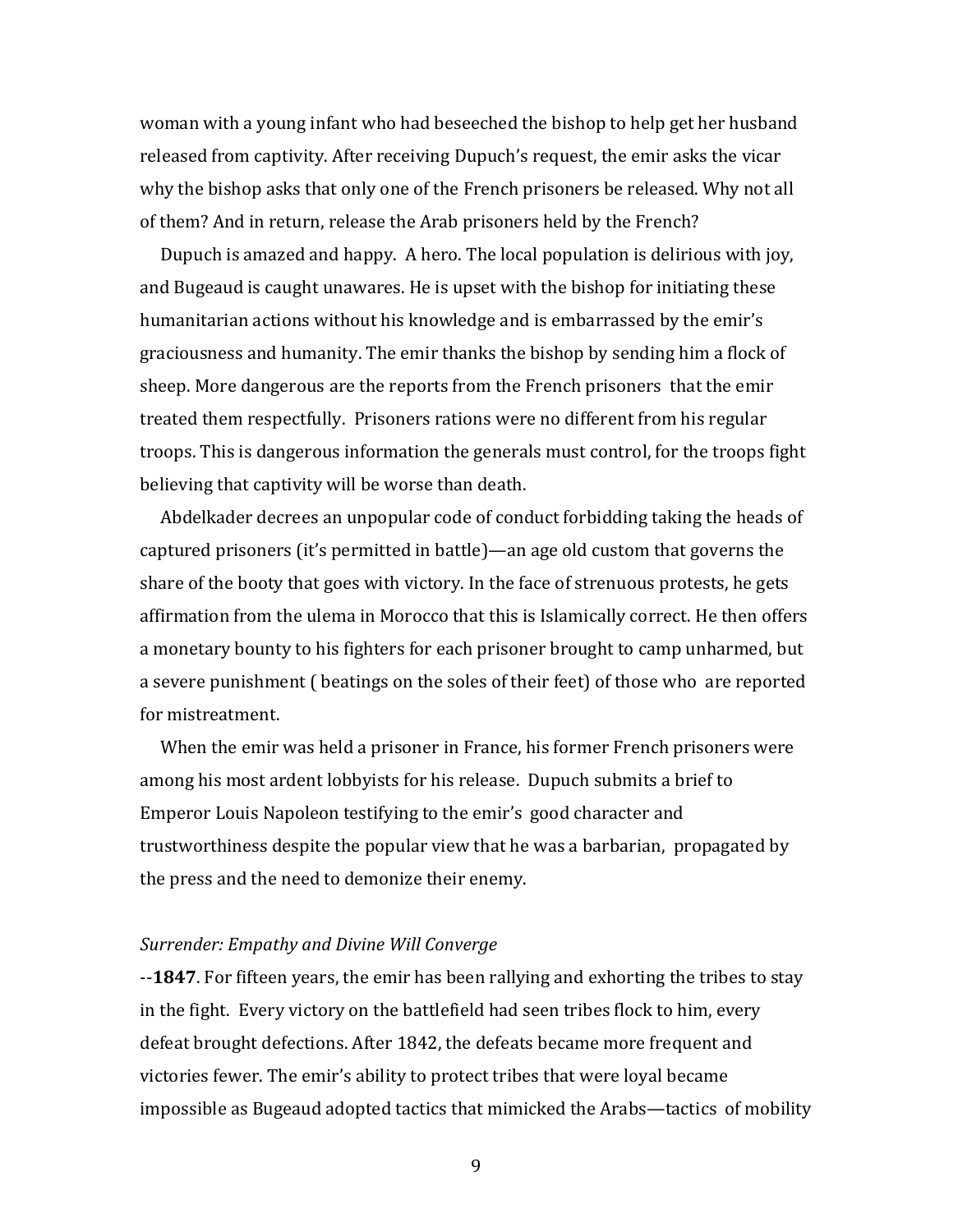and constant harassment in the field, without fixed locations and heavy baggage trains. Speed above all. Live from the land. By the end of 1847, all but a few tribes in the Sahara had gone over to the French and his ability to punish the defectors was nil.

 Facing a choice between fleeing into the desert or voluntarily laying down arms to General Lamoricière whose reputation with Arabs for fairness and firmness made him a trustworthy negotiating partner, the Abdelkader reviews the situation with his lieutenants. Lamoricière has 3000 cavalry twelve hours away. Remaining in the emir's camp are 1200 cavalry and 200 hardened infantry. All the emir's caliphs have submitted to France. His mobile camp ( *deira*) contains their families and the wounded. The animals were starving and the wives and children were suffering from fatigue, hunger and sickness. Nevertheless, several of his most aggressive lieutenants want to attack. They could get past Lamoricière and reach the desert where the still friendly Beni Sassen tribes would welcome them. They could continue resisting and make trouble. Never give up, they argued, even if it means sacrificing family. Surrender is dishonorable.

 The emir thinks otherwise. He reviews the mutual vows they had made eight years earlier after the Tafna treaty was violated---to struggle and endure no matter how great the suffering and danger. Had he not honored that vow? No one disagreed. The emir points out that his own brothers had submitted to France. Muslims were now killing each other. The situation was hopeless. The Moroccan Sultan had betrayed them and massacred their ally, the Beni Amer tribe. His caliph, Ben Salem, had surrendered voluntarily in return for exile in a Muslim country, and the French kept their word and sent him to Egypt. To continue to fight , he argued, would only create useless suffering. We must accept the judgment of God who in His infinite wisdom wants the land to be ruled by Christians. Are we to oppose His will?

 In return for laying down their arms, the emir asked Lamoriciere to have his family taken to the Middle East, as well as the families of his lieutenants who wanted to come with him. He gave his word to never return to Algeria. After fifteen years of experience in the field, the general knows the emir's word is good. In return,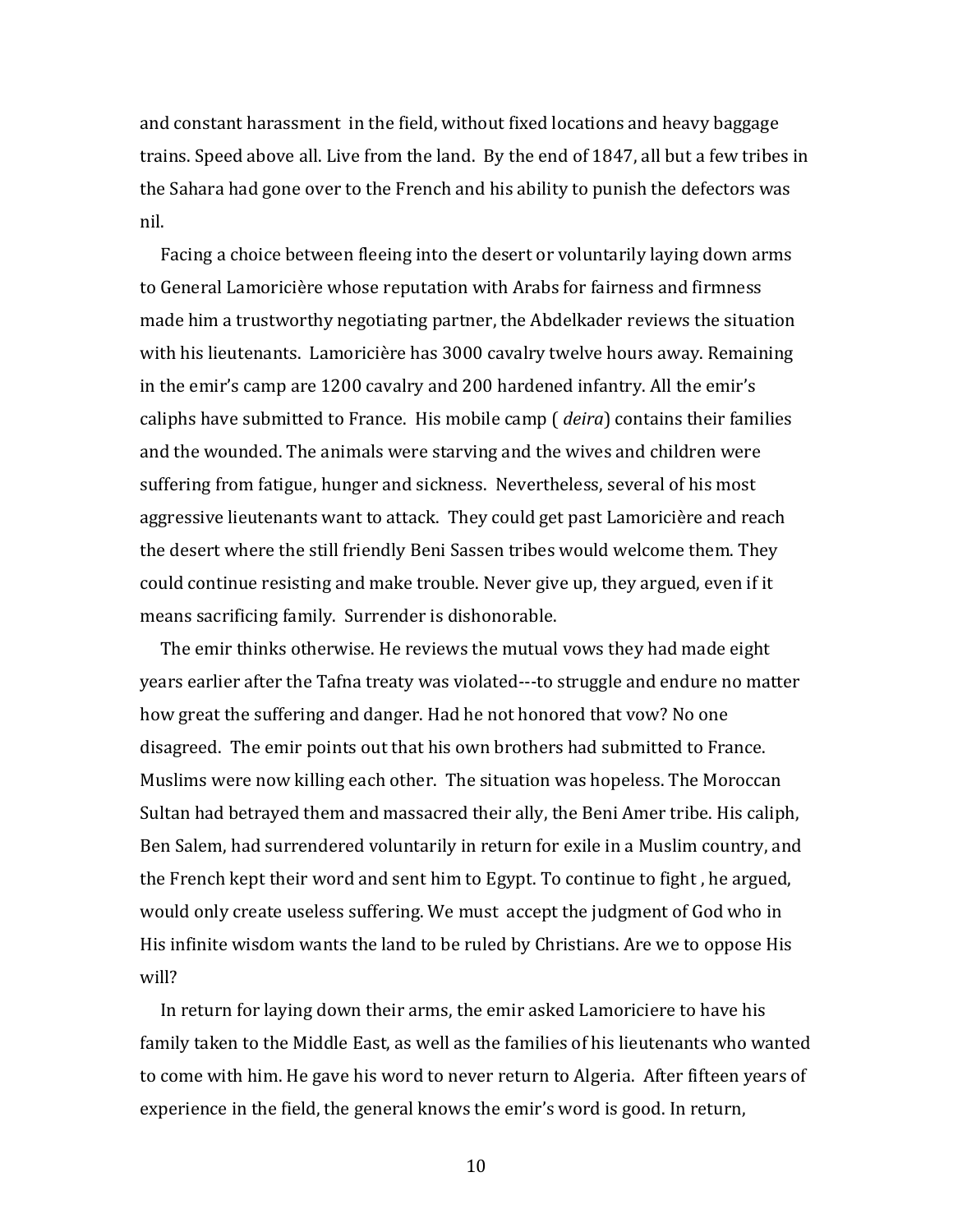Lamoricière and the Duke d'Aumale ( King Louis Philippe's son and governor general) agree in writing to assure that the emir, his family and followers will be taken by boat to the Middle East. However, the promise must be ratified in Paris by the parliament.

 Facts on the ground, the emir's aversion to futile suffering and compassion for the families that would suffer most combines with a sense that God has another plan for him, and for Algeria. The respect with which he is held is sufficient to overcome his lieutenants' desire to die with their boots on. God does have a new role for him, though Abdelkader doesn't know it .

### *Forgiveness and Unity*

--**1848-1852**. The emir's surrender takes France and the world by surprise. There are no preparations in Paris for fulfilling the agreement made with Lamoricière. The French have to find out if the Sultan or Khedive of Egypt will take him. Shortly after the deal is struck and the Louis-Philippe's government is seeking a destination for the emir, the popular revolution of February 1848 breaks out.

 The king abdicates, a Second Republic is formed but the new governing committee doesn't honor the agreement made by the monarchy. Emir Abdelkader's family and his followers' families number over one hundred. For five years they languish in royal prisons—Chateau Pau and Chateau Amboise waiting for the political stars to get properly aligned for his liberation.

 The French public at large holds the emir responsible for the killing of three hundred French prisoners in 1846, when his situation had become desperate. The act had occurred when the prisoners were under the charge of Moustafa Ben Thami, his brother–in- law, while he was hundreds of miles away making a last futile effort to reignite the spirit of jihad in the tribes. There was little food for prisoners and troops alike and a threat of an attack by the Moroccans whom the French had pressured into turning against Abdelkader. French propaganda declared that the massacre was the emir's responsibility. Weak interim French governments were unwilling to risk the public's wrath by freeing the man it considered a barbarian and butcher.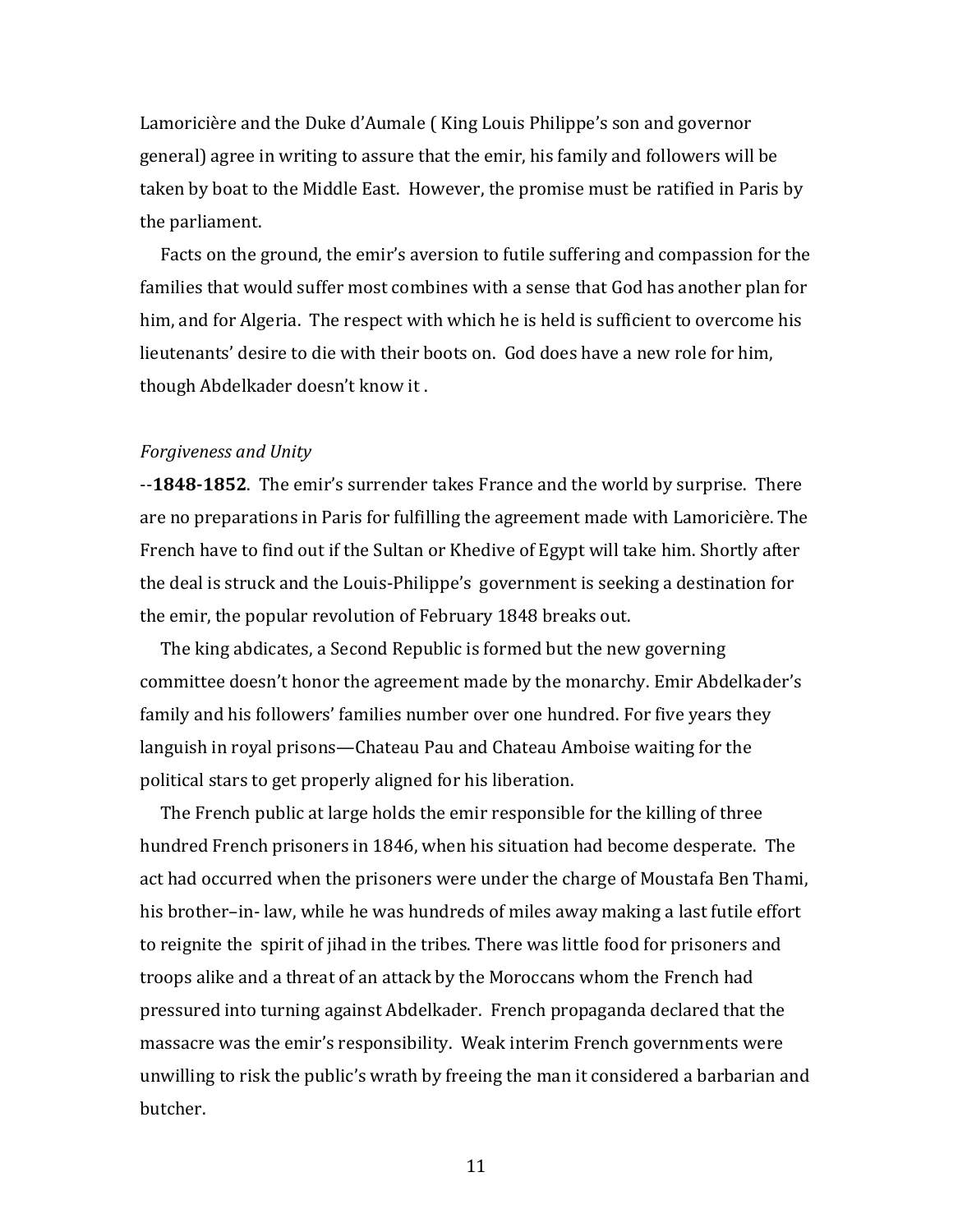Yet, the emir's handler while in prison, Col. Daumas, writes to Bishop Dupuch on the eve of a fraternal visit to the emir in Pau:

"*So, you are going to see our illustrious prisoner in Pau. You will certainly not regret taking such a trip. You knew Abd el-Kader in prosperity, when practically all Algeria recognized his authority and now you will find him even greater in adversity than prosperity…* 

 *"You will find him friendly, simple, affectionate, modest and stoically resigned. He never complains for himself, though he is determined to hold France to its word. He forgives his enemies, even those who can still make him suffer and he will not allow anyone to speak ill of them in his presence. Whether they are Muslims or Christians who are the subject of his complaints, he has forgiven them. As to the former, he excuses their treachery by the force of circumstances. As to the latter, their conduct is explained by the flag under which they fought, for its safety and honor—though he considers nationalism yet another false idol. By going to comfort this noble character, you will be adding another charitable act to all the others that have already distinguished your life."* 

During the emir's years in Pau and Amboise, he maintained a regular routine with his extended family of over one hundred men, women and children. Like the zawyiya of his youth, his daily rhythms were structured around prayer five times a day, reading and study, meals and spending time with his family. He read voraciously, engaged in lively conversation with the many well-wishers wanting to meet this Arab Tecumsah, noble opponent of France. He was curious about everything: French agricultural methods, Napoleon (to whom he was often compared by admirers) mathematics, theology, French politics, and reading the Old and New Testament , he became reacquainted with Abraham—the Beloved of God.\*

 Plagued by sickness, depression and the deaths of twenty-five members of his extended family, the emir railed in private to his handlers but continued to address himself publically to the good and honorable instincts of France. He witnessed the love and care of the Dominican Sisters who cared for the women in his entourage, and the good will of hundreds of Frenchmen who became a powerful lobby of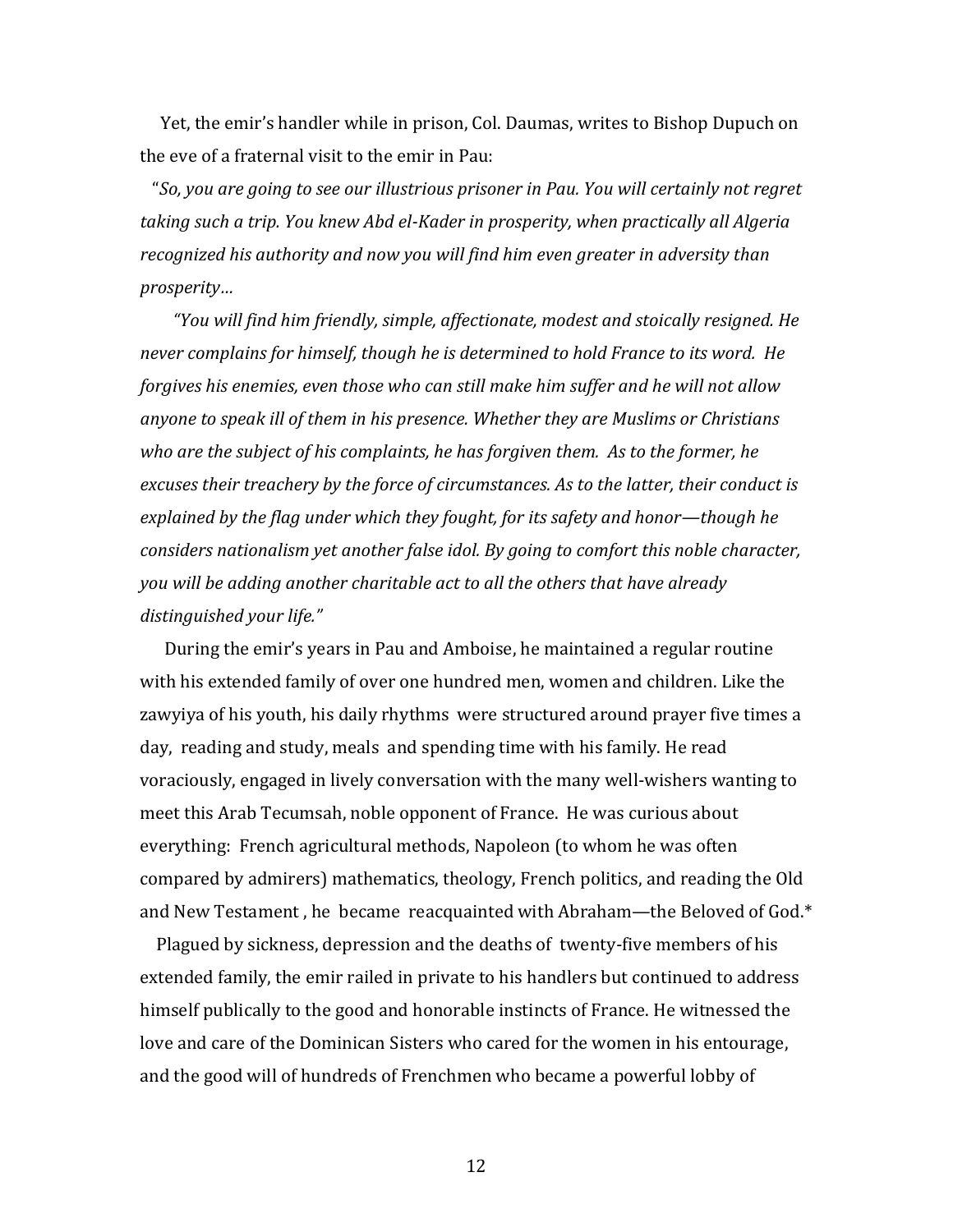\*In the Emir's lexicon, Abraham is the Beloved of God, Moses the Interpreter, Jesus the Goodness of God and Mohammad the Unity of God. All the prophets are equal and authentic channels of divine wisdom.

clerics, aristocrats, military men, especially Daumas and Dupuch. He would shame France into keeping its word as Europe watched. Yet he came to understand that France was a house on fire in the 1840s, deeply divided over the role of God and religion in society and had bigger problems to worry about than the fate of a former Arab enemy.

 In Amboise, Abdelkader has a vision of Abraham and of himself as one of his children. He calls this his "blessing of Abraham." This blessing gives him a mission- to be a sign of the oneness of God. And the oneness of His creation. Neither Jew nor Christian, Abraham was a true believer who submitted to God, the first muslim (one who submits).

 Years later, in the fall of 1860 an exiled Abdelkader had been honored around the world for his rescue of thousands of Christians during a politically inspired rampage in Damascus. Asked by a French journalist why he risked his life to save Christians, the emir replied, " I was simply an instrument. Sing your praises to him who directed me—your Sultan as well as mine." Responding to a congratulatory letter from Emir Shamil ( himself captive in Moscow)for honoring his faith, Abdelkader wrote: "What I did was merely obedience to our sacred law and to the precepts of humanity….Vice is condemned in all religions and to be led by vice is to swallow a poison that contaminates your body…"

## *Relevance Today*

--Abdelkader's relevance arises precisely because he's the kind of Muslim our secular, foreign policy establishment should be engaging.… conservative, committed to his faith, not perceived as "Westernized," respected by his own for his religious authority and intellect. Sadly, today Abdelkader would likely be dismissed in the West as a dangerous Islamist if he were opposing America in Afghanistan or elsewhere . (Yet, it was English and French admirers who have been most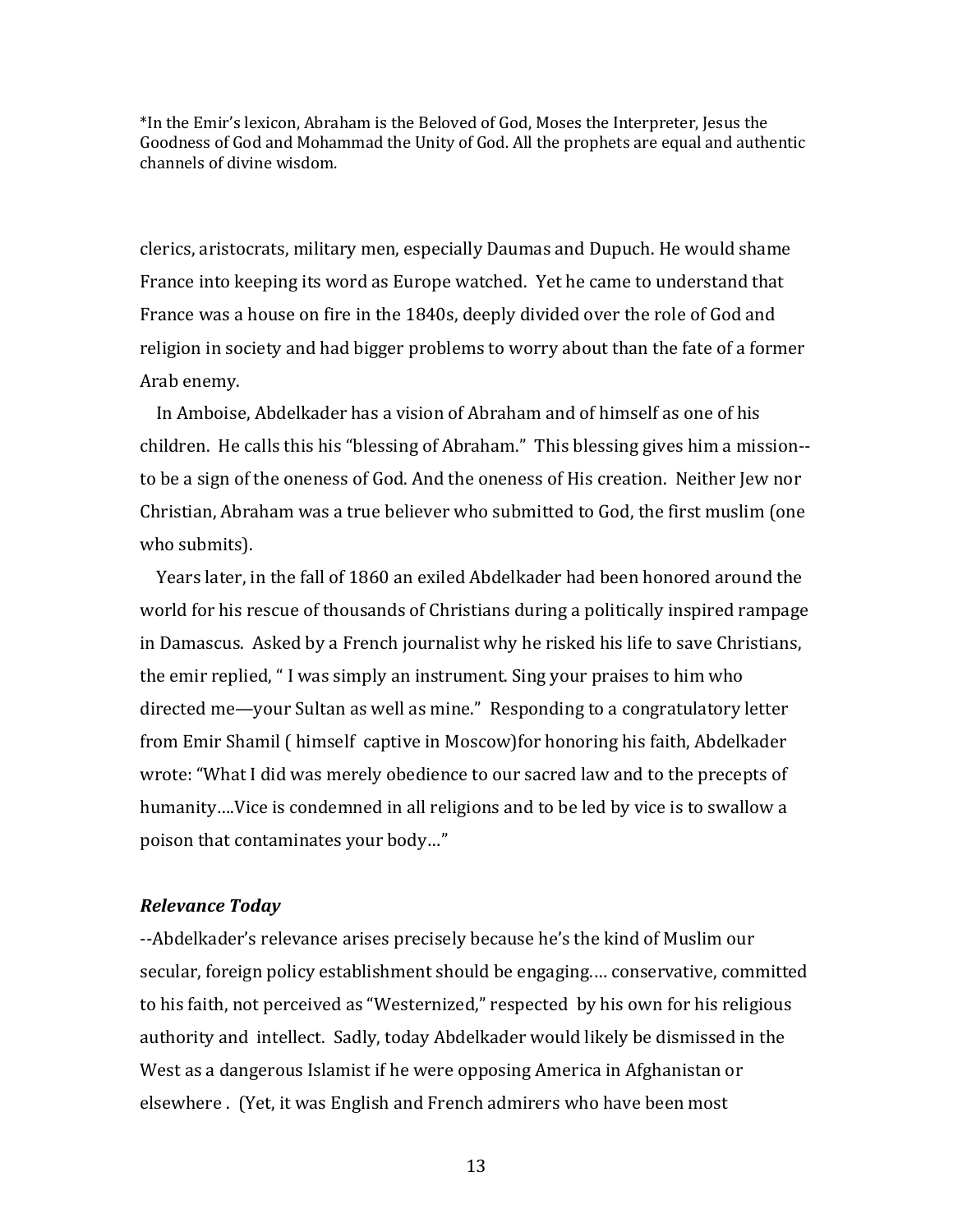instrumental in preserving the story of his extraordinary life-- so extraordinary that a new settlement was named after him in 1846 by a frontier lawyer from Dubuque. He called it Elkader, and later became the county seat of Clayton County, Iowa.)

--He was a unifier, not a divider. He believed no religion "gets" God. No one is an infidel in all the ways of God. God is greater than whatever his finite creatures can grasp. All creation is sacred. However, we all live in a perceptual bubble that inhibits our seeing other people or cultures accurately. The emir's cultural bubble made it difficult to imagine that an agreement signed by the son of the king of France would not be honored, or that the powerful French monarchy that he had fought against would disappear overnight.

--He was "local" and "universal" at the same time. Deeply and authentically Muslim, his faith was not a safety belt for holding his identity together. Rather, it was a platform for seeking the oneness of God in the diversity of his creation. As a believer and humanist, Abdelkader's example of openness offers a potential bridge between the secular and religious communities around the world.

-- Abdelkader was a modernist. He saw no conflict between religion, politics and science. All should work together to serve the same end of glorifying God. He embraced modernity and technology if it made life better for people, provided that that modernity, be it in the form of " technology," "democracy" or "capitalism," not be transformed into idols and demanding loyalty from cultures that choose to be different.

## *Whither America?*

 Is America's civilian and military leadership about to commit on a much larger scale, the same mistakes made in Vietnam, enumerated ruefully by Robert MacNamara. Is America caught in the idolatry trap the emir warned of—by making an idol of democracy, believing that only The American Way can save the world, despite the obvious malfunctioning of its own house. George Washington's advice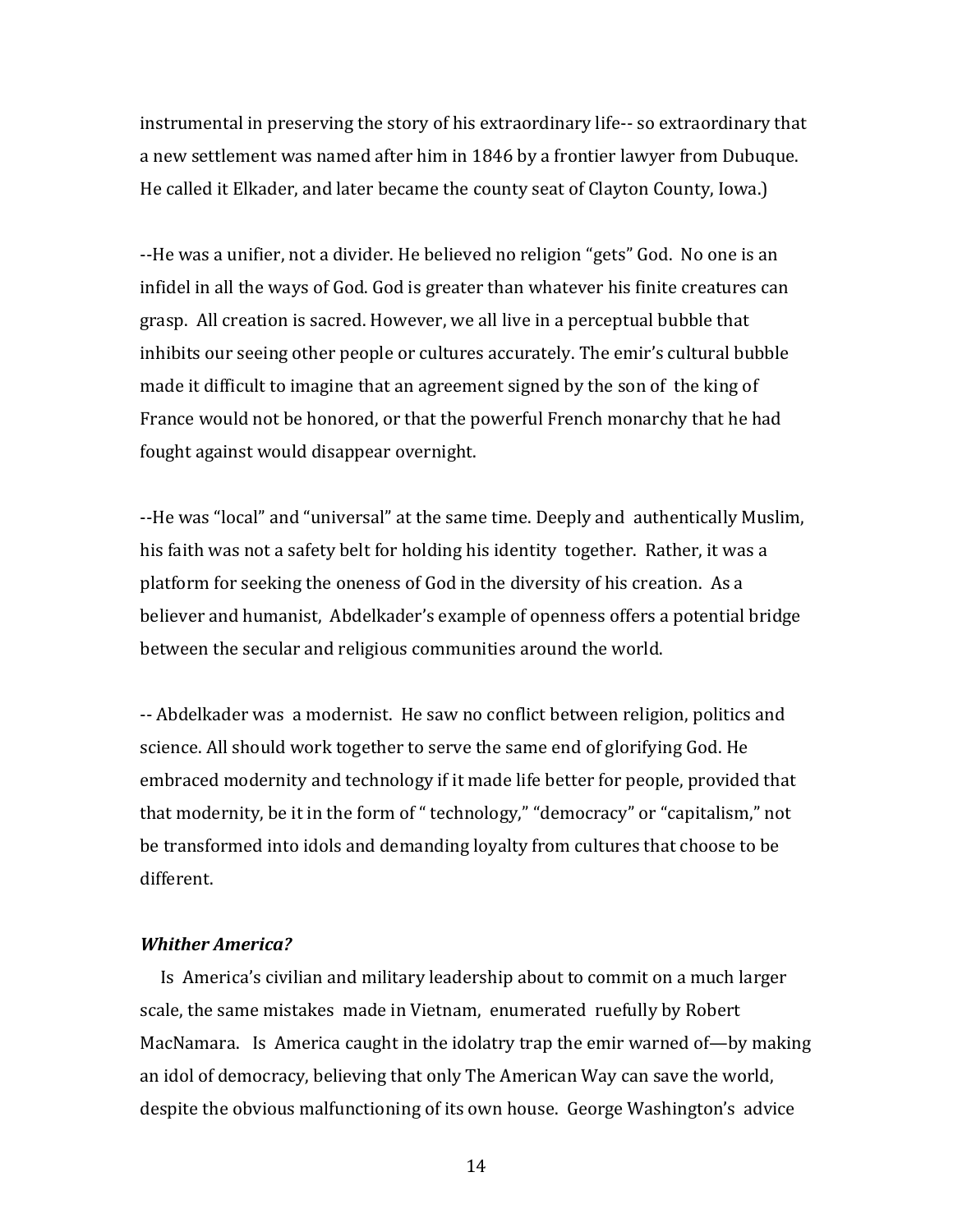offered in his farewell address of 1789 seems to be long forgotten… "Observe good faith and justice toward all nations….Religion and morality enjoin this conduct…"

 Abdelkader viewed the diversity of cultures as mimicking the diversity of nature. To a God fearing man like the emir, it was obvious that God liked diversity—in nature, in religious practice and in culture. His Holy Book says so. " God created different nations and tribes so they could learn from each other and compete in good works." His contemporary, Alexis de Tocqueville understood all governments were but reflections of the traditions and circumstances that gave rise to it. As circumstances change, so do forms of governance. Most important is wise governance, not abstract ideas about governance.

 Instead of clinging to a simplistic binary good- guy, bad-guy view of the world, imagine if our political leaders tried exercising empathetic understanding , and adopted a "Do unto others" approach; evaluating policies by putting themselves in the other's shoes. Imagining a different cultural context?

 The emir's ability to empathize and forgive, enabled him to avoid becoming a slave to bitterness and anger, becoming instead a reconciler who turned enemies into friends. Empathy can serve negative or positive ends. It can be used to destroy the enemy as Sun Tzu recommended ( and Osama bin Laden masterfully applied) by getting into the heads of the enemy. It can be used to anticipate the consequences of actions. Or, it can be used to reconcile and make an enduring peace as George Marshall and Douglas Mac Arthur did. Both men brought enlightened dictate, mixed with significant measures of empathy, sensitivity to cultural differences and the need to let locals handle the details in their way.

 A more recent military figure who, in the face of great opposition, applied empathy and cultural intelligence to his job is General Douglas Stone, USMC ( Ret). In 2008, he spoke to a packed audience at the US Institute for Peace in Washington D.C. about lessons learned from his transformation of the environment in two internment camps in Iraq which held 23,000 prisoners. Before taking command in 2007, camps Bucca and Cropper were cesspools of fear and violence. Seventy eight Marine guards had been killed in periodic outbreaks of rioting which had resulted in the firing of 17,000 non lethal rounds to keep order. \*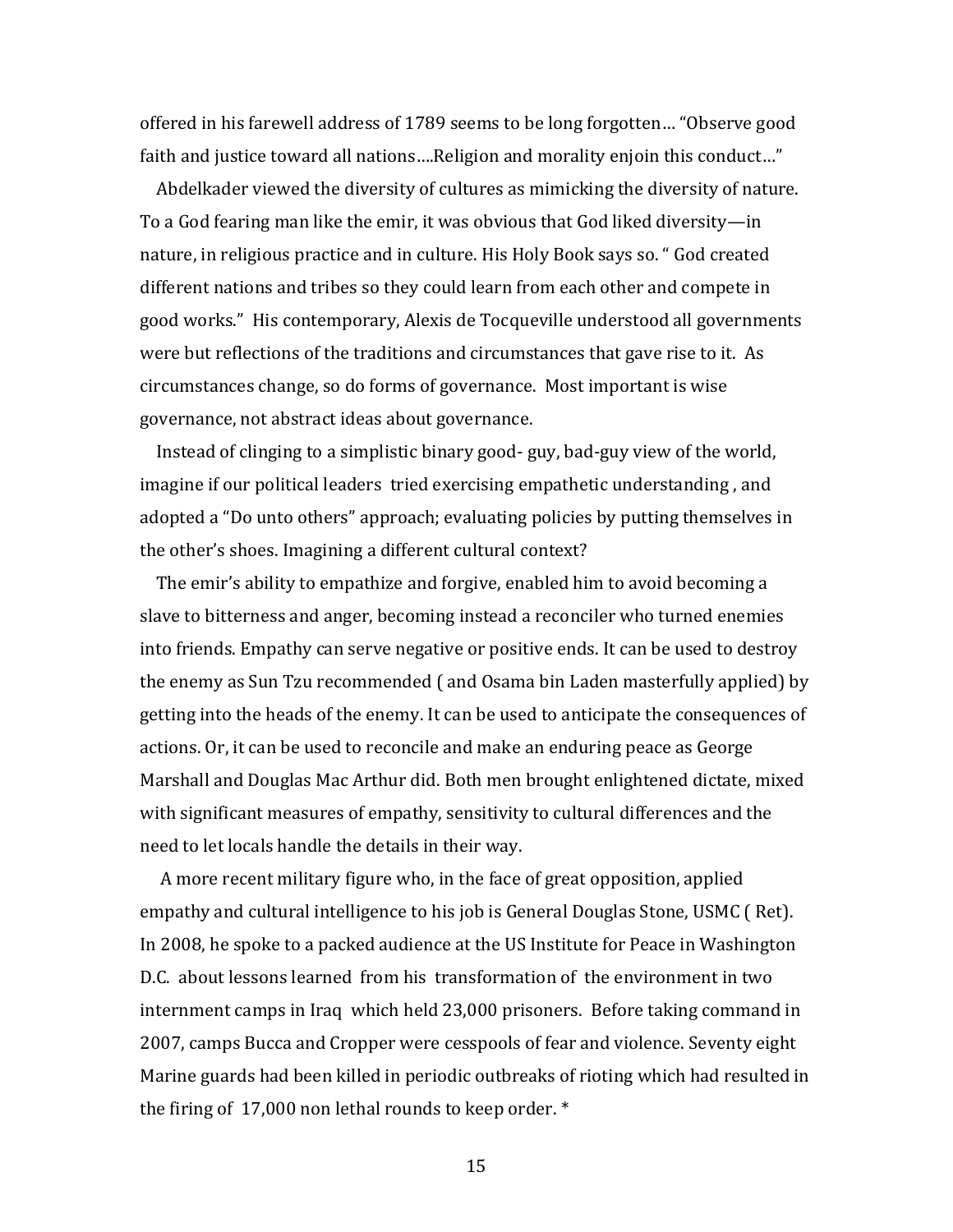Within six months of Gen. Stone's arrival, violence and attempted escapes had disappeared. Like the emir, the general's weapon was a policy of respectful treatment of the detainees. His first step required identification and separation of some 1000 prisoners who had been classified as "enduring threats." A voluntary educational program was provided with twenty one categories of job training, plus civics, reading, writing, religious literacy, Iraqi history and finally a family visitation program that was considered an essential pillar in the reintegration process of detainees. The environment became so good, detainees started to invite their relatives and friends to join them in prison.

 Stone emphasized to his audience the distinction between "war fighting" and "war winning." War fighting in the wrong way against wrongly defined enemies prevents war winning. He asserted that greatest roadblock to success in this kind of war is Americans' ethnocentric perspective. The American Way mentality makes it almost impossible to engage successfully with a people and faith-based culture that values collective identity over individual identity.

 Iraqi Vice President Tariq al Hashimi reportedly said to Stone, "America could win the war if they just applied the same process to the rest of the nation that you're putting into the detention camps."

 Notwithstanding our blind spots, empathy is possible when we are jerked into appreciating the wisdom of exercising it. Even in our respective cultural wrappings, most human beings share the need for dignity, love, security, stability, self expression, purpose, and the desire to avoid pain and suffering.

 The emir became a tolerant open-minded Muslim universalist and humanist through observation, study and understanding that "the forms of worship may differ yet the Master is one." Though he suffered psychologically in French prisons, Abdelkader learned to appreciate the goodness of the Christians. Christian nuns and clerics were among his closest friends and ardent admirers. Stone read the Koran, prayed with Muslims. "No one," he told the audience, "has greater regard for Islam than I do….Ignorance of Islam is massive and the fundamentalist classification of violent Islam is wrong…. I have fundamentalist friends."